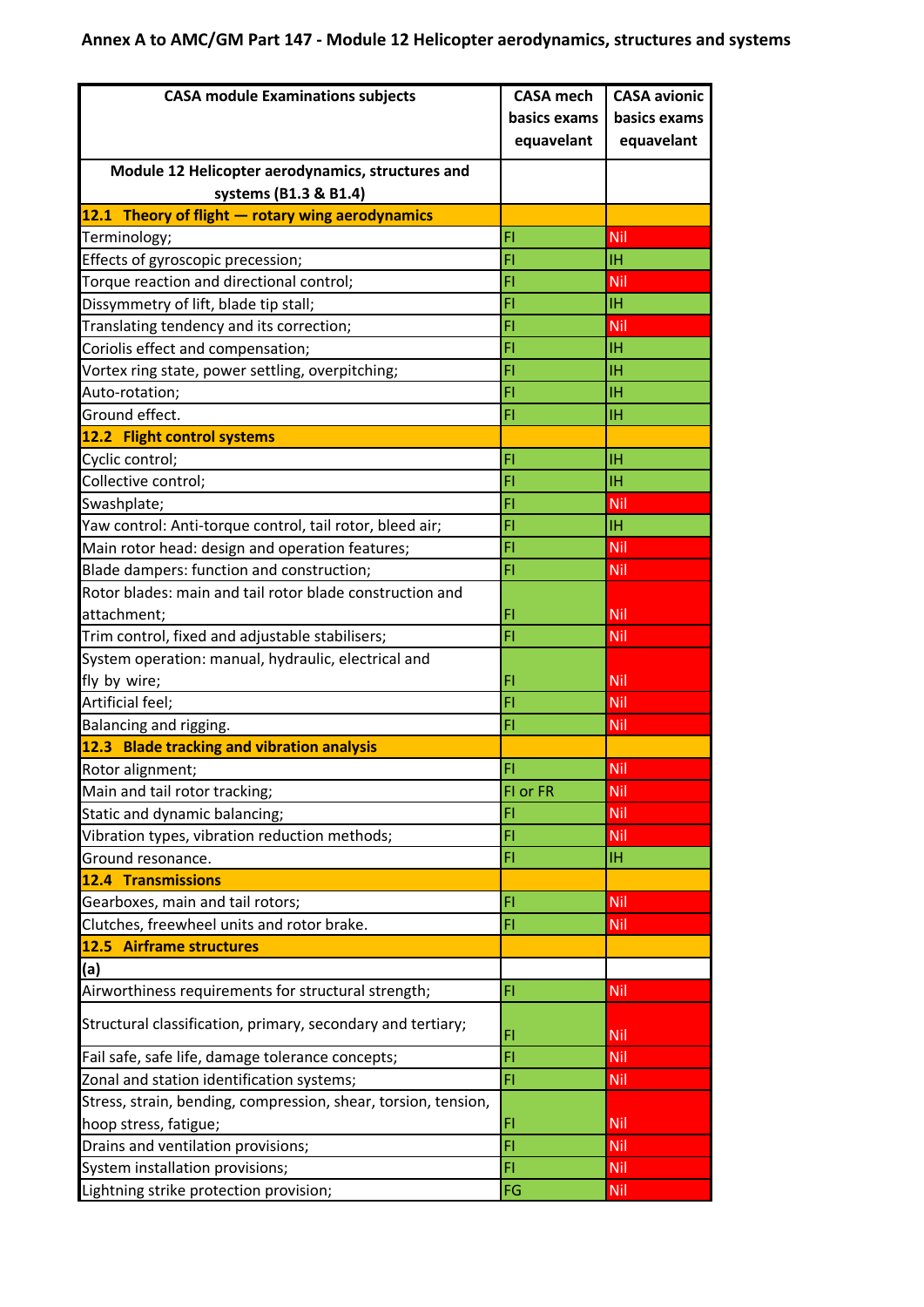| (b)                                                           |           |                      |
|---------------------------------------------------------------|-----------|----------------------|
| Construction methods of: stressed skin fuselage, formers,     |           |                      |
| stringers, longerons, bulkheads, frames, doublers, struts,    |           |                      |
| ties, beams, floor structures, reinforcement, methods of      |           |                      |
| skinning and anti-corrosive protection;                       |           |                      |
|                                                               | FI        | Nil                  |
| Pylon, stabiliser and undercarriage attachments;              | FI        | Nil                  |
| Seat installation;                                            | FI        | Nil                  |
| Doors: construction, mechanisms, operation and safety         |           |                      |
| devices;                                                      | FI        | Nil                  |
| Windows and windscreen construction;                          | FI        | Nil                  |
| Fuel storage;                                                 | <b>FR</b> | Nil                  |
| Firewalls;                                                    | FI        | Nil                  |
| Engine mounts;                                                | FI        | Nil                  |
| Structure assembly techniques: riveting, bolting, bonding;    | FI        | Nil                  |
| Methods of surface protection, such as chromating,            |           |                      |
| anodising, painting;                                          | FI        | Nil                  |
| Surface cleaning;                                             | FI        | Nil                  |
| Airframe symmetry: methods of alignment and symmetry          |           |                      |
| checks.                                                       | FI        | Nil                  |
| 12.6 Air-conditioning (ATA21)                                 |           |                      |
| 12.6.1 Air supply                                             |           |                      |
| Sources of air supply including engine bleed and ground cart. | <b>FM</b> | ED                   |
| 12.6.2 Air-conditioning                                       |           |                      |
| Air-conditioning systems;                                     | <b>FM</b> | EB&ED                |
| Distribution systems;                                         | <b>FM</b> | EB&ED                |
| Flow and temperature control systems;                         | <b>FM</b> | EB&ED                |
| Protection and warning devices.                               | <b>FM</b> | IM                   |
| 12.7 Instruments and avionic systems                          |           |                      |
| 12.7.1 Instrument systems (ATA31)                             |           |                      |
| Pitot static: altimeter, air speed indicator, vertical speed  |           |                      |
| indicator;                                                    | <b>BC</b> | IΑ                   |
| Gyroscopic: artificial horizon, attitude director, direction  |           |                      |
| indicator, horizontal situation indicator, turn and slip      |           |                      |
| indicator, turn coordinator;                                  | <b>BC</b> | ΙZ                   |
| Compasses: direct reading, remote reading;                    | <b>BC</b> | IZ                   |
| Vibration indicating systems - HUMS;                          | Nil       | Nil                  |
| Glass cockpit;                                                | Nil       | IZ.                  |
| Other aircraft system indication.                             | Nil       | IZ                   |
| 12.7.2 Avionic systems                                        |           |                      |
| Fundamentals of system layouts and operation of:              |           |                      |
| Auto flight (ATA22);                                          | <b>BC</b> | IF                   |
| Communications (ATA23);                                       | Nil       | WZ                   |
| Navigation Systems (ATA34).                                   | Nil       | WC & WD &<br>WE & WJ |
| 12.8 Electrical power (ATA24)                                 |           |                      |
| Batteries installation and operation;                         | <b>BC</b> | EB                   |
| DC power generation, AC power generation;                     | Nil       | QD                   |
| Emergency power generation;                                   | Nil       | Nil                  |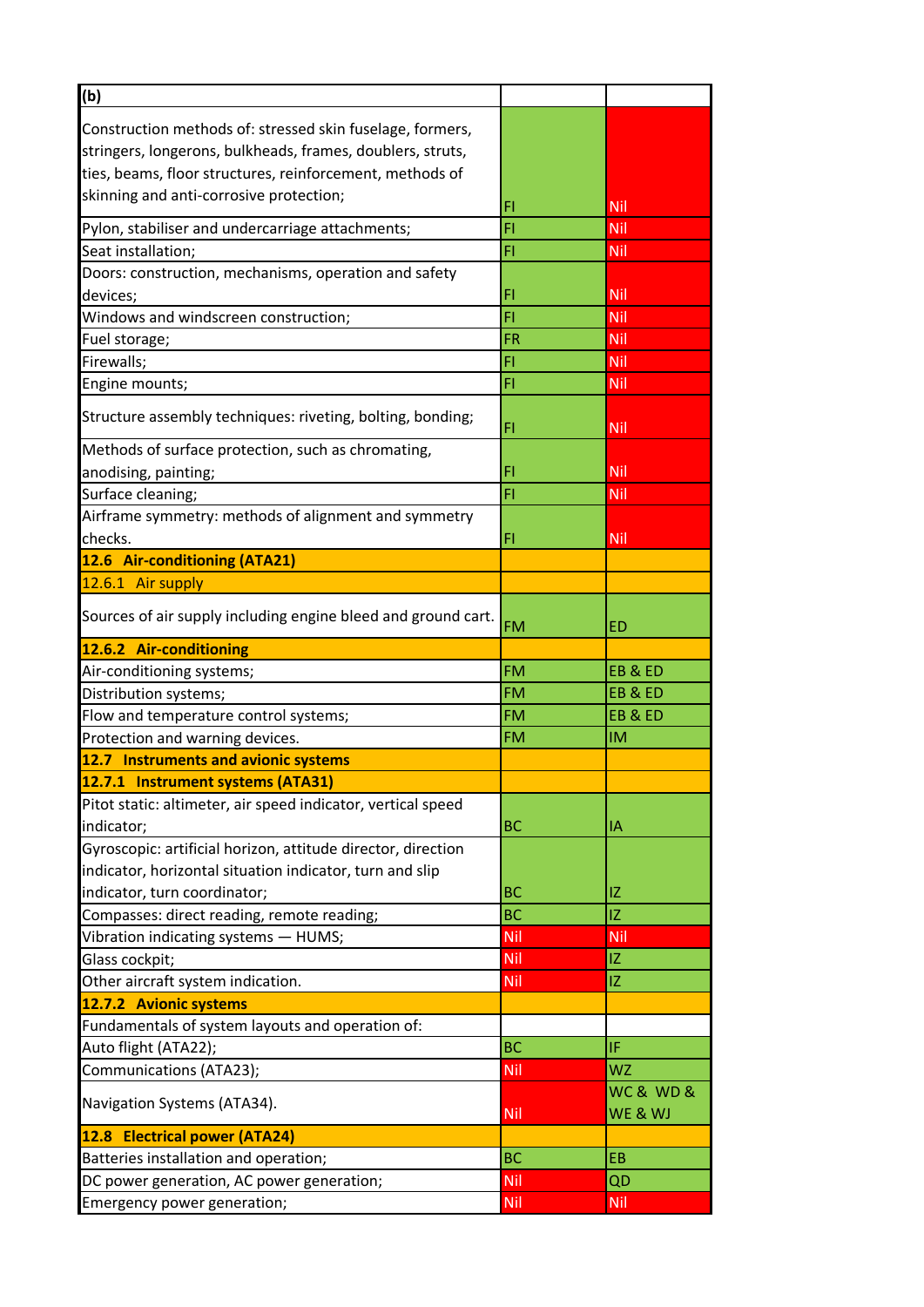| Voltage regulation, circuit protection;                  | <b>BC</b>    | <b>ED</b>         |
|----------------------------------------------------------|--------------|-------------------|
| Power distribution;                                      | <b>BC</b>    | <b>ED</b>         |
| Inverters, transformers, rectifiers;                     | Nil          | <b>ED</b>         |
| External and ground power.                               | Nil          | Nil               |
| 12.9 Equipment and furnishings (ATA25)                   |              |                   |
| (a)                                                      |              |                   |
| Emergency equipment requirements;                        | FI           | Nil               |
| Seats, harnesses and belts;                              | FI           | Nil               |
| Lifting systems;                                         | FI           | Nil               |
| (b)                                                      |              |                   |
| Emergency flotation systems;                             | FI           | Nil               |
| Cabin layout, cargo retention;                           | Nil          | <b>Nil</b>        |
| Equipment layout;                                        | Nil          | Nil               |
| Cabin furnishing installation.                           | Nil          | Nil               |
| 12.10 Fire protection (ATA26)                            |              |                   |
| Fire and smoke detection and warning systems;            | <b>BC</b>    | <b>ED</b>         |
| Fire extinguishing systems;                              | <b>BC</b>    | <b>ED</b>         |
| System tests.                                            | <b>BC</b>    | <b>ED</b>         |
| 12.11 Fuel systems (ATA28)                               |              |                   |
| System layout;                                           | <b>FR FA</b> | Nil               |
| Fuel tanks;                                              | FA           | <b>Nil</b>        |
| Supply systems;                                          | FA           | Nil               |
| Dumping, venting and draining;                           | FA           | Nil               |
| Cross-feed and transfer;                                 | FA           | Nil               |
| Indications and warnings;                                | <b>FAFR</b>  | IA                |
|                                                          |              |                   |
|                                                          |              |                   |
| Refuelling and defuelling.                               | FA           | Nil               |
| 12.12 Hydraulic power (ATA29)                            |              |                   |
| System layout;                                           | FF           | Nil               |
| Hydraulic fluids;                                        | FF           | Nil               |
| Hydraulic reservoirs and accumulators;                   | FF           | <b>Nil</b>        |
| Pressure generation: electric, mechanical, pneumatic;    | FF           | Nil               |
| Emergency pressure generation;                           | FF           | <b>Nil</b>        |
| Pressure control;                                        | FF           | Nil               |
| Power distribution;                                      | FF           | Nil               |
| Indication and warning systems;                          | FF           | IA                |
| Interface with other systems.                            | FF           | Nil               |
| 12.13 Ice and rain protection (ATA30)                    |              |                   |
| Ice formation, classification and detection;             | <b>FR</b>    | <b>ED</b>         |
| Anti-icing and de-icing systems: electrical, hot air and |              |                   |
| chemical;                                                | <b>FR</b>    | <b>ED</b>         |
| Rain repellent and removal;                              | <b>FR</b>    | Nil               |
| Probe and drain heating.                                 | Nil          | ED                |
| 12.14 Landing gear (ATA32)                               |              |                   |
| Construction, shock absorbing;                           | FI.          | <b>Nil</b>        |
| Extension and retraction systems: normal and emergency;  |              |                   |
|                                                          | FI           | <b>Nil</b>        |
| Indications and warning;                                 | FI           | EB                |
| Wheels, tyres, brakes;                                   | FI           | <b>ED</b>         |
| Steering;<br>Skids, floats.                              | FI<br>FI     | Nil<br><b>Nil</b> |